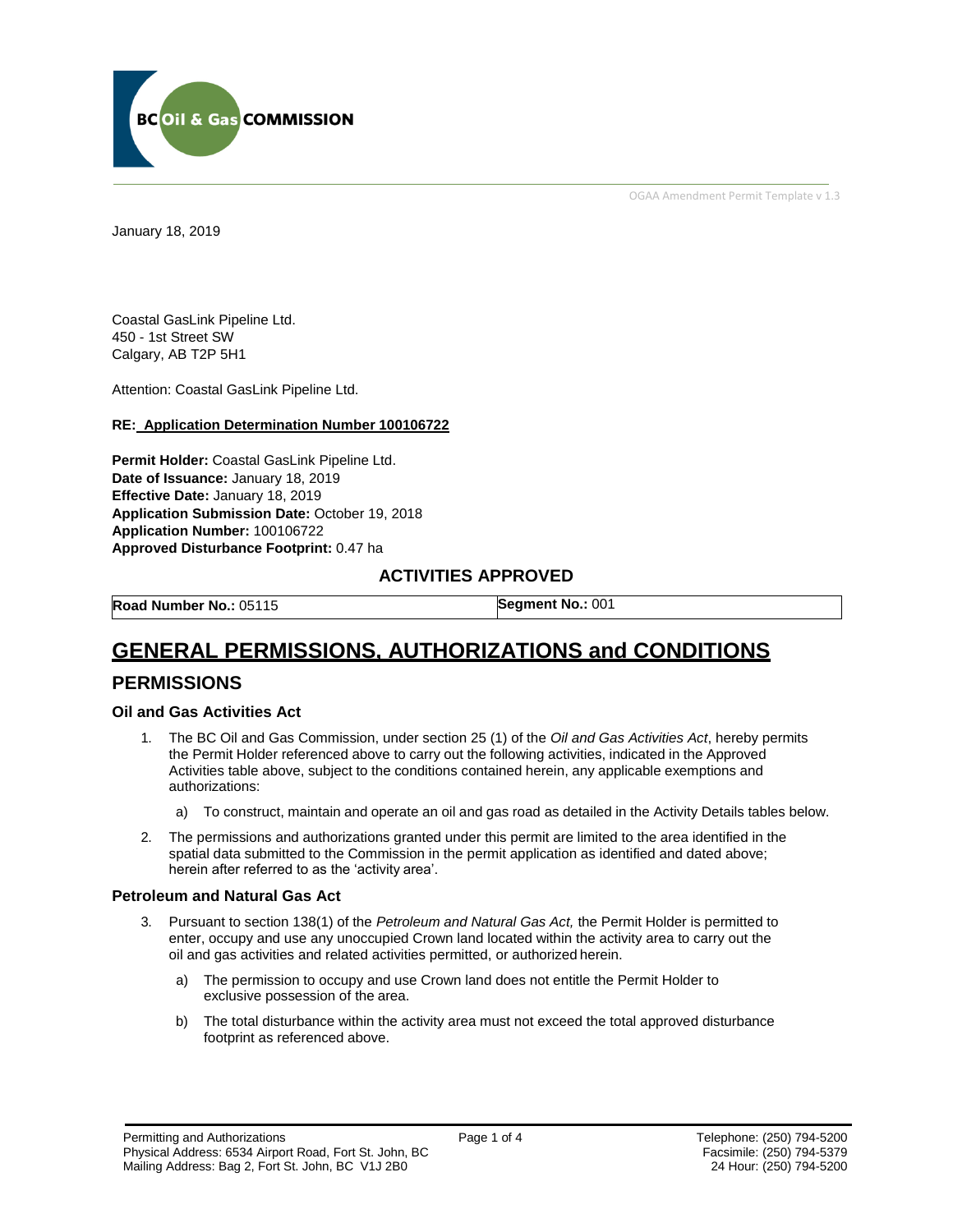## **AUTHORIZATIONS**

### **Forest Act**

4. The Commission, pursuant to section 47.4 of the *Forest Act*, hereby authorizes the removal of Crown timber from the activity area under the cutting permits associated with the Master Licence(s) as follows:

> **Master Licence to Cut No.:** M02617 **Cutting Permit No.:** 3

**Timber Mark No.:** MTC650

**Total New Cut:** 0.47

**Forest District**: (DKM) Coast Mountains Natural Resource District

**Region:** Interior

5. The cutting permits are deemed spent upon the submission of the post-construction plan or upon either the cancellation or expiry of the activities authorized under the permit.

## **CONDITIONS**

### **Notification**

- 6. Within 60 days of the completion of construction activities under this permit, the Permit Holder must submit to the Commission a post-construction plan as a shapefile and PDF plan accurately identifying the location of the total area actually disturbed under this permit. The shapefile and plan must be submitted via eSubmission.
- 7. The Permit Holder must notify First Nations who may have Aboriginal Interests identified, as per the BC First Nations Consultative Areas Database, a minimum of five (5) working days prior to commencement of construction.

#### **General**

- 8. The rights granted by this permit in relation to unoccupied Crown land are subject to all subsisting grants to or rights of any person made or acquired under the *Coal Act, Forest Act, Land Act, Mineral Tenure Act, Petroleum and Natural Gas Act, Range Act, Water Sustainability Act* or *Wildlife Act*, or any extension or renewal of the same.
- 9. The Permit Holder must not assign, sublicense or permit any person other than its employees, contractors or representatives, to use or occupy any Crown land within the activity area without the Commission's written consent.
- 10. The Permit Holder must ensure that any Crown land within the activity area is maintained in a condition so as to minimize hazards, including but not limited to hazards associated with storage of materials and equipment.
- 11. The Permit Holder must ensure that any Crown land within the activity area is maintained free of garbage, debris and unused equipment.

### **Environmental**

- 1. Construction activities must not result in rutting, compaction or erosion of soils that cannot be reasonably rehabilitated to similar levels of soil productivity that existed on the activity area prior to the construction activities taking place.
- 2. Any temporary access must be constructed and maintained in a manner that provides for proper surface drainage, prevents pooling on the surface, and maintains slope integrity.

#### **Clearing**

3. The Permit Holder is permitted to fell any trees located on Crown land within 1.5 tree lengths of the activity area that are considered to be a safety hazard according to *Workers Compensation Act*  regulations and must be felled in order to eliminate the hazard. Trees or portions of these trees that can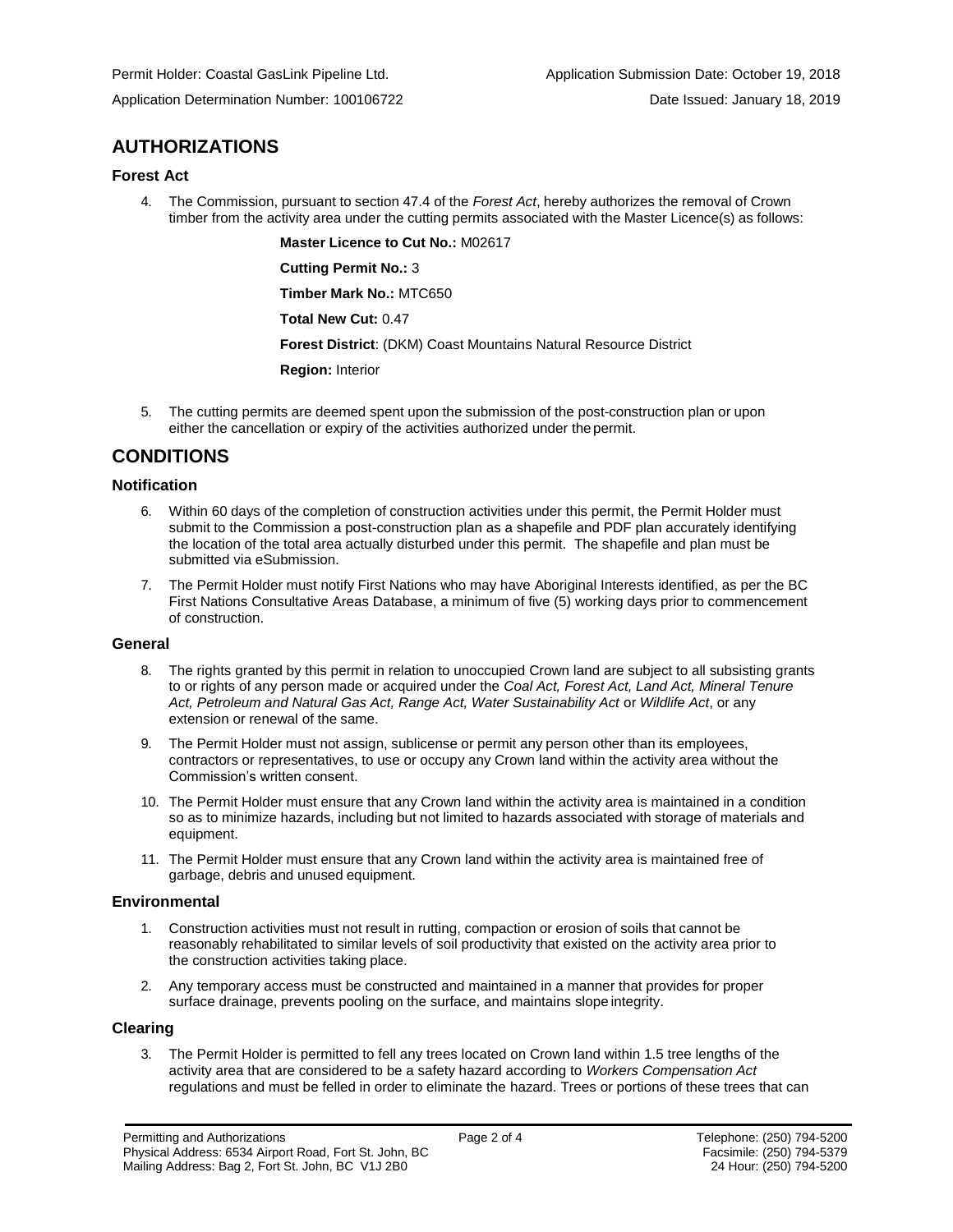be accessed from the activity area without causing damage to standing timber may be harvested.

- 4. The holder of the cutting permit must pay to the government, stumpage and any waste billing determined in accordance with the terms of this authorization.
- 5. All harvested Crown Timber must be marked with the cutting permit's associated Timber Mark.
- 6. Any waste assessments applied under the Master Licence to Cut are subject to the merchantability specifications and monetary waste billing requirements in the Provincial Logging Residue and Waste Manual specific to the region associated with the Cutting Permitauthorization.
- 7. Stumpage for Cutting Permit No. 3 will be calculated in accordance with the Interior Appraisal Manual as amended from time to time.

#### **Archaeology**

- 8. An Archaeological Impact Assessment (AIA) is required for the proposed development area prior to any development activities taking place.
- 9. An AIA report must be submitted to the Commission as soon as practicable.
- 10. If artifacts, features, materials or things protected under section 13(2) of the Heritage Conservation Act are identified the permit holder must, unless the permit holder holds a permit under section 12 of the Heritage Conservation Act issued by the Commission in respect of that artifact, feature, material or thing:
	- a. immediately cease all work in the vicinity of the artifacts, features, materials or things;
	- b. immediately notify the Commission and the Archaeology Branch of the Ministry of Forests, Lands and Natural Resource Operations and Rural Development
	- c. refrain from resuming work in the vicinity of the artifacts, features, materials or things except in accordance with an appropriate mitigation plan that has been prepared in accordance with the Heritage Conservation Act and approved by the Archaeology Branch of the Ministry of Forests, Lands and Natural Resource Operations and Rural Development.

# **ACTIVITY SPECIFIC DETAILS PERMISSIONS, and CONDITIONS**

## **ROAD**

**Land Area Number:** 100009415 **Road Number:** 05115 **Road Type:** Long-Term - All-Weather

## **ACTIVITY DETAILS**

| <b>Zone: 09 From: N</b> 5990513.129 E 528238.042 To: N 5990373.058 E 528390.593<br><b>Seg No.: 001</b> |
|--------------------------------------------------------------------------------------------------------|
|--------------------------------------------------------------------------------------------------------|

*All permissions for this activity are subject to the following conditions:*

#### **Road Conditions**

11. The Permit Holder will immediately effect, and keep in force insurance of an amount not less than \$1,000,000 protecting the Province, the Commission and the Permit Holder (without any rights of crossclaim or subrogation) against claims for personal injury, death, property damage, or third party liability claims arising from any accident or occurrence on the activity area.

# **ADVISORY GUIDANCE**

- 1. Construction Plan, CGW-4703-MCSL-G-MP-1599-RW-50.1-A-Sketch-Rev1.pdf, is for the Permit Holder's internal reference only and was not reviewed as a decision tool for this permit, nor does it form an integral part of this permit.
- 2. Instructions for submitting notice of construction start, as required by regulation, can be found in the Oil and Gas Activity Operations Manual on the Commission's website.
- 3. The term "unused equipment" has the same definition as in the Drilling and ProductionRegulation.